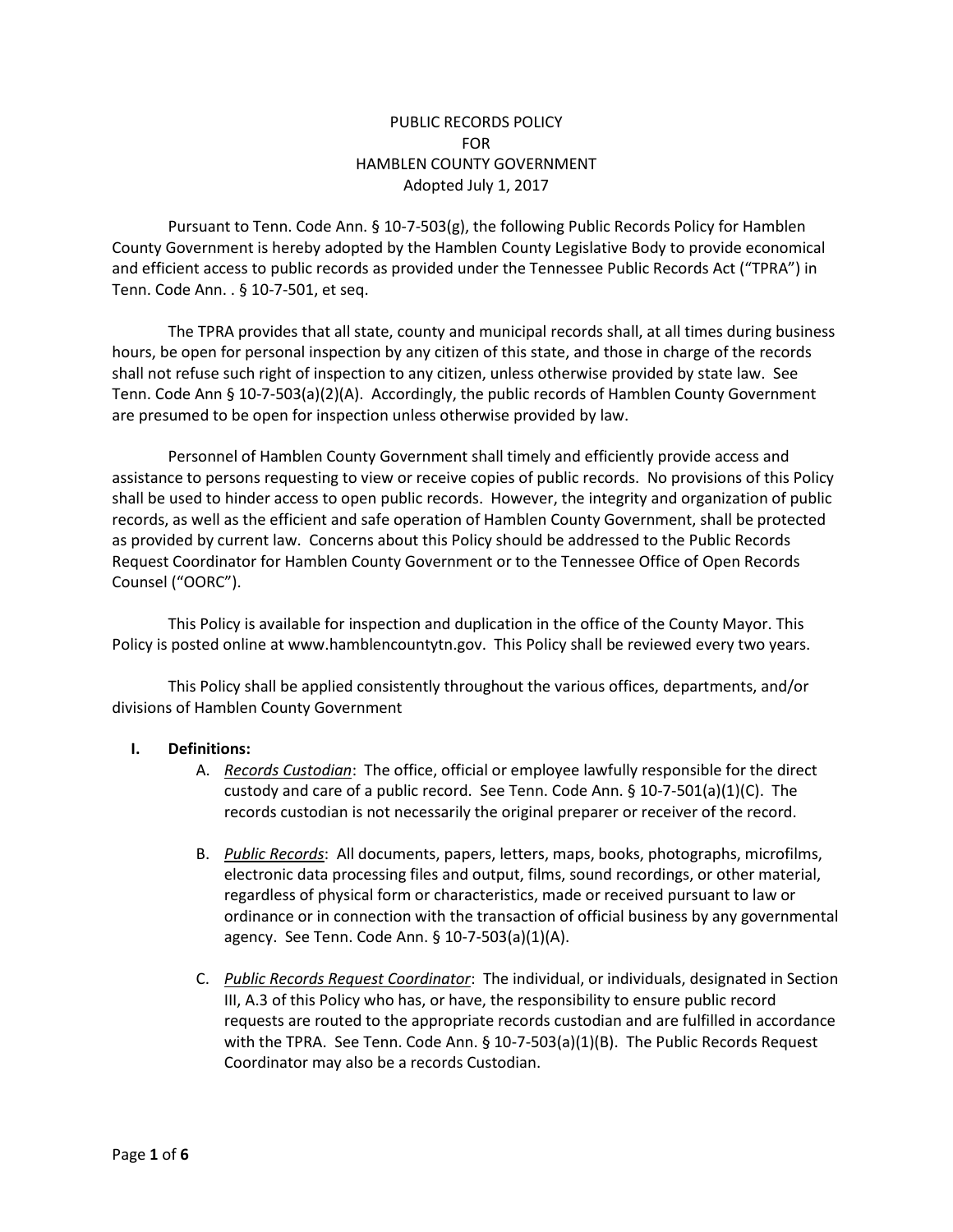D. *Requester*: A person seeking access to a public record, whether it is for inspection or duplication.

#### **II. Requesting Access to Public Records**

- A. Public record requests shall be made to the Public Records Request Coordinator ("PRRC") or his/her designee in order to ensure public record requests are routed to the appropriate records custodian and fulfilled in a timely manner.
- B. Requests for inspection only cannot be required to be made in writing. The PRRC should request a mailing or email address from the requestor for providing any written communication required under the TPRA.
- C. Requests for inspection may be made orally or in writing using the attached Public Records Request Form at the Office of the County Mayor, 511 West 2<sup>nd</sup> North Street, Morristown, TN, by phone at 423-586-1931 or email [HCGRecordsRequest@co.hamblen.tn.us](mailto:HCGRecordsRequest@co.hamblen.tn.us) .
- D. Requests for copies, or requests for inspection and copies, shall be made in writing using the attached Public Records Request Form at the Office of the County Mayor, 511 West 2<sup>nd</sup> North Street, Morristown, TN, by phone at 423-586-1931 or email [HCGRecordsRequest@co.hamblen.tn.us](mailto:HCGRecordsRequest@co.hamblen.tn.us) .
- E. Proof of Tennessee citizenship by presentation of a valid Tennessee driver's license (or government issued photo identification) is required as a condition to inspect or receive copies of public records.

#### **III. Responding to Public Records Request**

- A. Public Record Request Coordinator
	- 1.The PRRC shall review public record requests and make an initial determination of the following:
		- a. If the requester provided evidence of Tennessee citizenship;
		- b. If the records requested are described with sufficient specificity to identify them; and
		- c. If the Governmental Entity is the custodian of the records.
	- 2.The PRRC shall acknowledge receipt of the request and take any of the following appropriate action(s):
		- a. Advise the requestor of this Policy and the elections made regarding:
			- i. Proof of Tennessee citizenship;
			- ii. Form(s) required for copies;
			- iii. Fees (and labor threshold and waivers, if applicable); and
			- iv. Aggregation of multiple or frequent requests.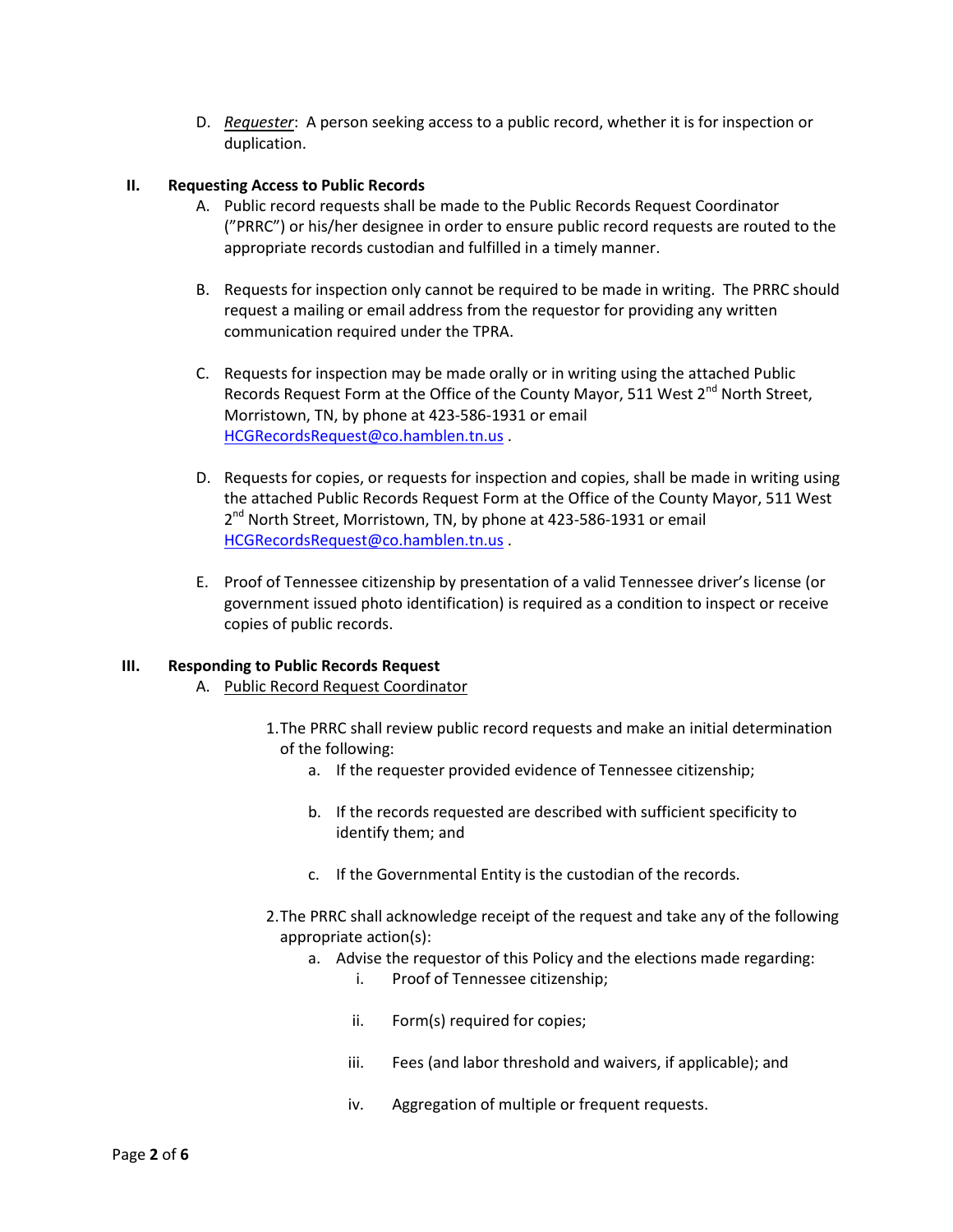- b. If appropriate, deny the request in writing, providing the appropriate ground such as one of the following:
	- i. The requestor is not, or has not presented evidence of being, a Tennessee citizen.
	- ii. The request lacks specificity. (Offer to assist in clarification)
	- iii. An exemption makes the record not subject to disclosure under the TPRA. (Provide the exemption in written denial)
	- iv. The Governmental Entity is not the custodian of the requested records.
	- v. The records do not exist.
- c. If appropriate, contact the requestor to see if the request can be narrowed.
- d. Forward the records request to the appropriate records custodian in Hamblen County Government.
- e. If requested records are in the custody of a different governmental entity, and the PRRC knows the correct governmental entity, advise the requestor of the correct governmental entity and PRRC for that entity if known.
- 3.The designated PRRC(s) is(are):
	- a. Name or title: Trish Bowman, Executive Assistant
	- b. Contact information:

Hamblen County Government 511 W. 2<sup>nd</sup> North Street Morristown, TN 37814 *office -* 423-586-1931 *fax* - 423-585-4699 *email -* [HCGRecordsRequest@co.hamblen.tn.us](mailto:HCGRecordsRequest@co.hamblen.tn.us)

- 4.The PRRC shall report to the governing authority on an annual basis about the Governmental Entity's compliance with the TPRA pursuant to this Policy and shall make recommendations, if any, for improvement or changes to this policy.
- B. Records Custodian
	- 1.Upon receiving a public records request, a records custodian shall promptly make requested public records available in accordance with Tenn. Code Ann. § 10-7-503. If the records custodian is uncertain that an applicable exemption applies, the custodian may consult with the PRRC, counsel, or the OORC.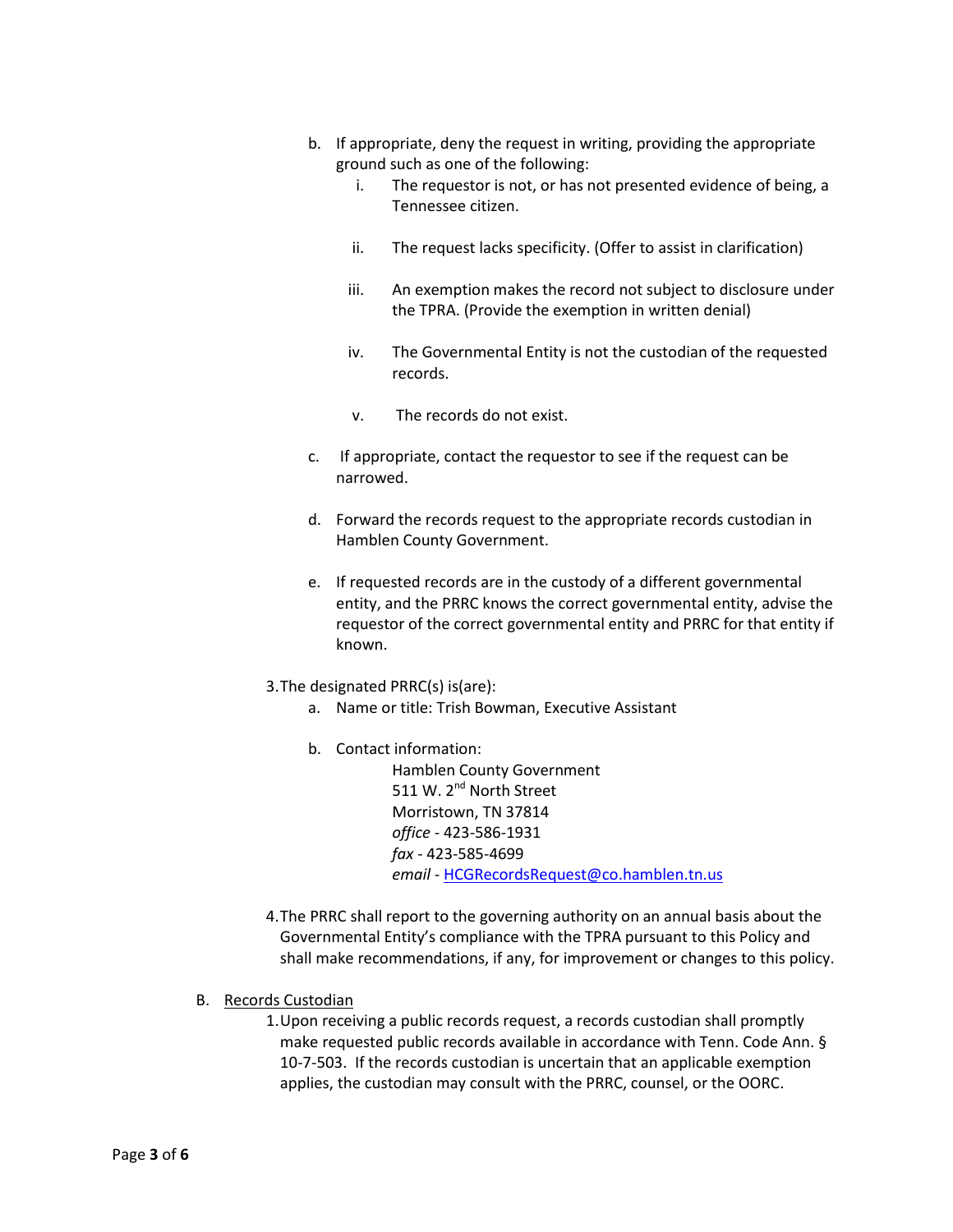- 2.If not practicable to promptly provide requested records because additional time is necessary to determine whether the requested records exist; to search for, retrieve, or otherwise gain access to records; to determine whether the records are open; to redact records; or for other similar reasons, then a records custodian shall, within seven (7) business days from the records custodian's receipt of the request, send the requestor a completed Public Records Request Response Form based on the form developed by the OORC.
- 3.If a records custodian denies a public record request, he or she shall deny the request in writing as provided in Section III.A.2.b using the Public Records Request Response Form.
- 4.If a records custodian reasonably determines production of records should be segmented because the records request is for a large volume of records, or additional time is necessary to prepare the records for access, the records custodian shall use the Public Records Request Response Form to notify the requestor that production of the records will be in segments and that a records production schedule will be provided as expeditiously as practicable. If appropriate, the records custodian should contact the requestor to see if the request can be narrowed.
- 5.If a records custodian discovers records responsive to a records request were omitted, the records custodian should contact the requestor concerning the omission and produce the records as quickly as practicable.

## C. Redaction

- 1.If a record contains confidential information or information that is not open for public inspection, the records custodian shall prepare a redacted copy prior to providing access. If questions arise concerning redaction, the records custodian should coordinate with counsel or other appropriate parties regarding review and redaction of records. The records custodian and the PRRC may also consult with the OORC.
- 2.Whenever a redacted record is provided, a records custodian should provide the requestor with the basis for redaction. The basis given for redaction shall be general in nature and not disclose confidential information.

## **IV. Inspection of Records**

- A. There shall be no charge for inspection of open public records.
- B. The location for inspection of records within the offices of Hamblen County Government should be determined by either the PRRC or the records custodian.
- C. Under reasonable circumstances, the PRRC or a records custodian may require an appointment for inspection or may require inspection of records at an alternate location.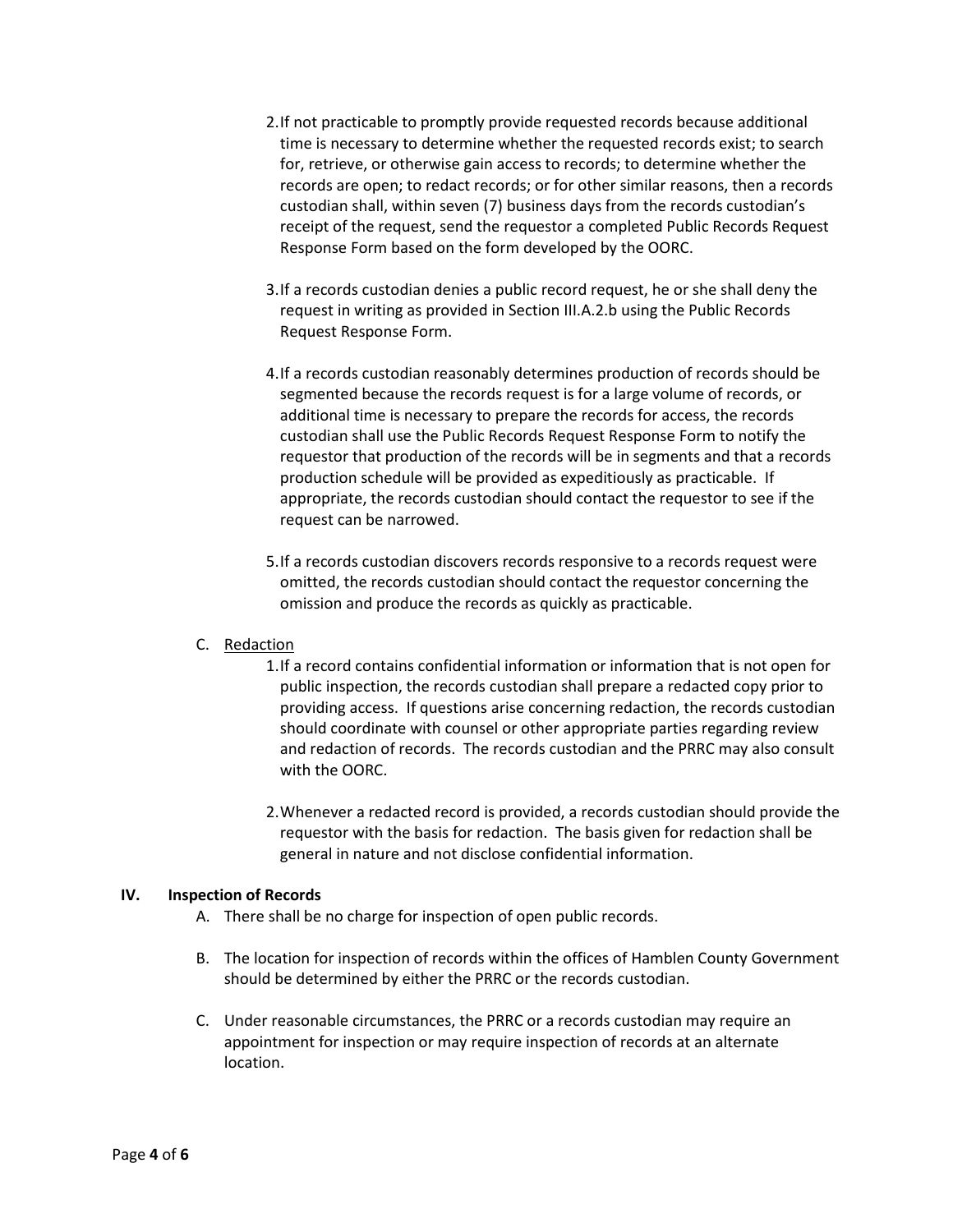#### **V. Copies of Records**

- A. A records custodian shall promptly respond to a public record request for copies in the most economic and efficient manner practicable.
- B. Copies will be available for pickup at a location specified by the records custodian.
- C. Upon payment for postage/shipping, copies will be delivered to the requestor's home address by the United States Postal Service. Additional permitted means of delivery include United Parcel Service and Federal Express.
- D. A requestor will not be allowed to make copies of records with personal equipment.

#### **VI. Fees and Charges and Procedures for Billing and Payment**

- A. Fees and charges for copies of public records should not be used to hinder access to public records.
- B. Records custodians shall provide requestors with an itemized estimate of the charges prior to producing copies of records and may require pre-payment of such charges before producing requested records.
- C. When fees for copies and labor do not exceed \$5.00, the fees may be waived. Requests for waivers for fees above \$5.00 must be presented to the County Mayor who is authorized to determine if such waiver is in the best interest of Hamblen County Government and for the public good. Fees associated with aggregated records requests will follow the same as above.
- D. Fees and charges for copies are as follows:
	- 1. \$0.15 per page for letter- and legal-size black and white copies.
	- 2. \$0.50 per page for letter- and legal-size color copies.
	- 3. Labor when time exceeds one (1) hour. Offices with specific statutory copy or document charges may charge according to those statutes.
	- 4. If an outside vendor is used, the actual costs assessed by the vendor.
- E. No duplication costs will be charged for requests for less than six (6) or pages that require no redaction.
- F. Payment is to be made in cash or by personal check payable to Hamblen County Government presented to the records coordinator.
- G. Payment in advance will be required when costs are estimated to exceed \$50 and time involved by County staff is more than two (2) hours.
- H. Aggregation of Frequent and Multiple Requests
	- 1.Hamblen County Government will aggregate record requests in accordance with the Frequent and Multiple Request Policy promulgated by the OORC when more than four (4) requests are received within a calendar month (either from a single individual or a group of individuals deemed working in concert).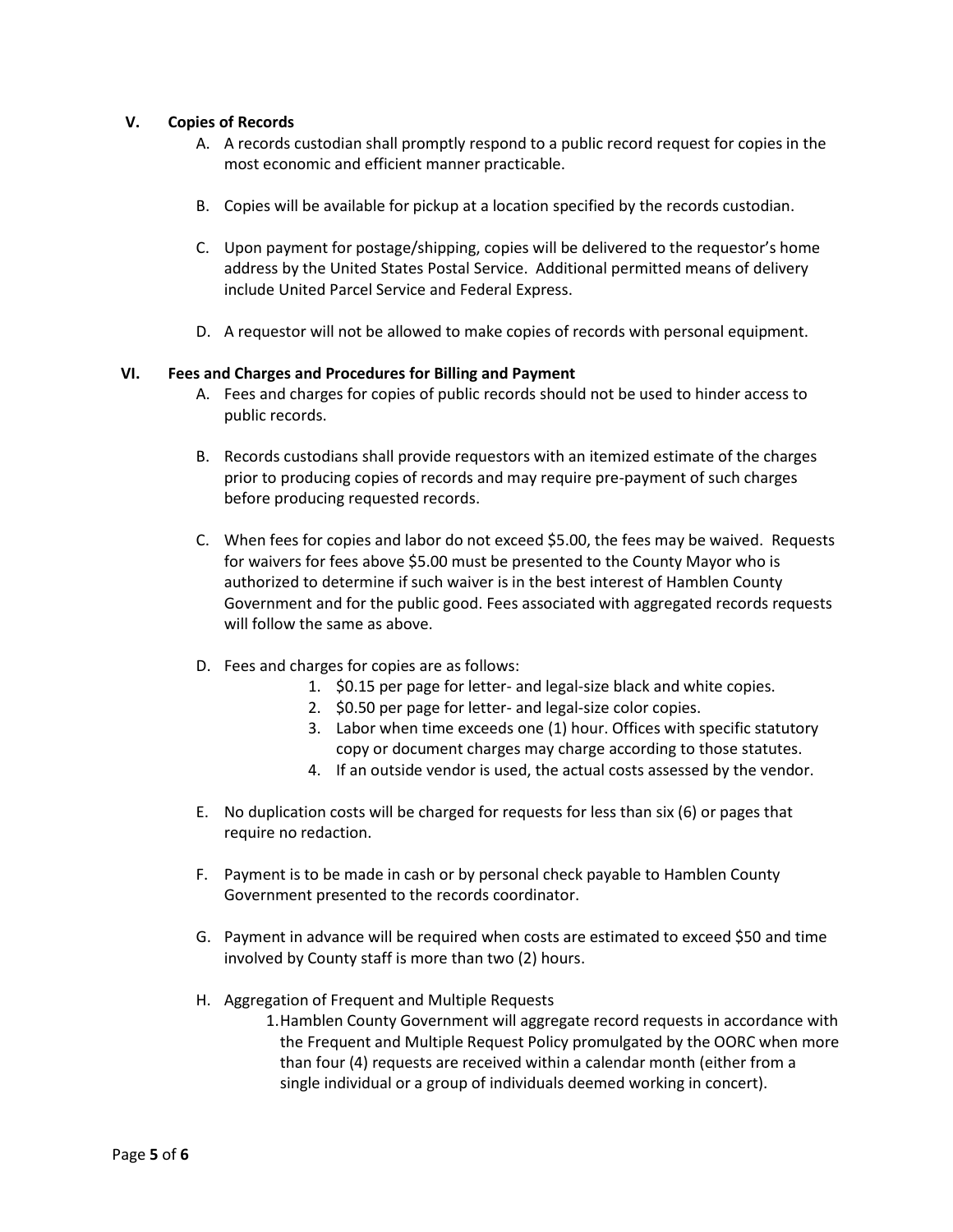- 2.If aggregating:
	- a. The level at which records requests will be aggregated is four (4) (whether by agency, entity, department, office or otherwise).
	- b. The PRRC is responsible for making the determination that a group of individuals are working in concert. The PRRC or the records custodian must inform the individuals that they have been deemed to be working in concert and that they have the right to appeal the decision to the OORC.